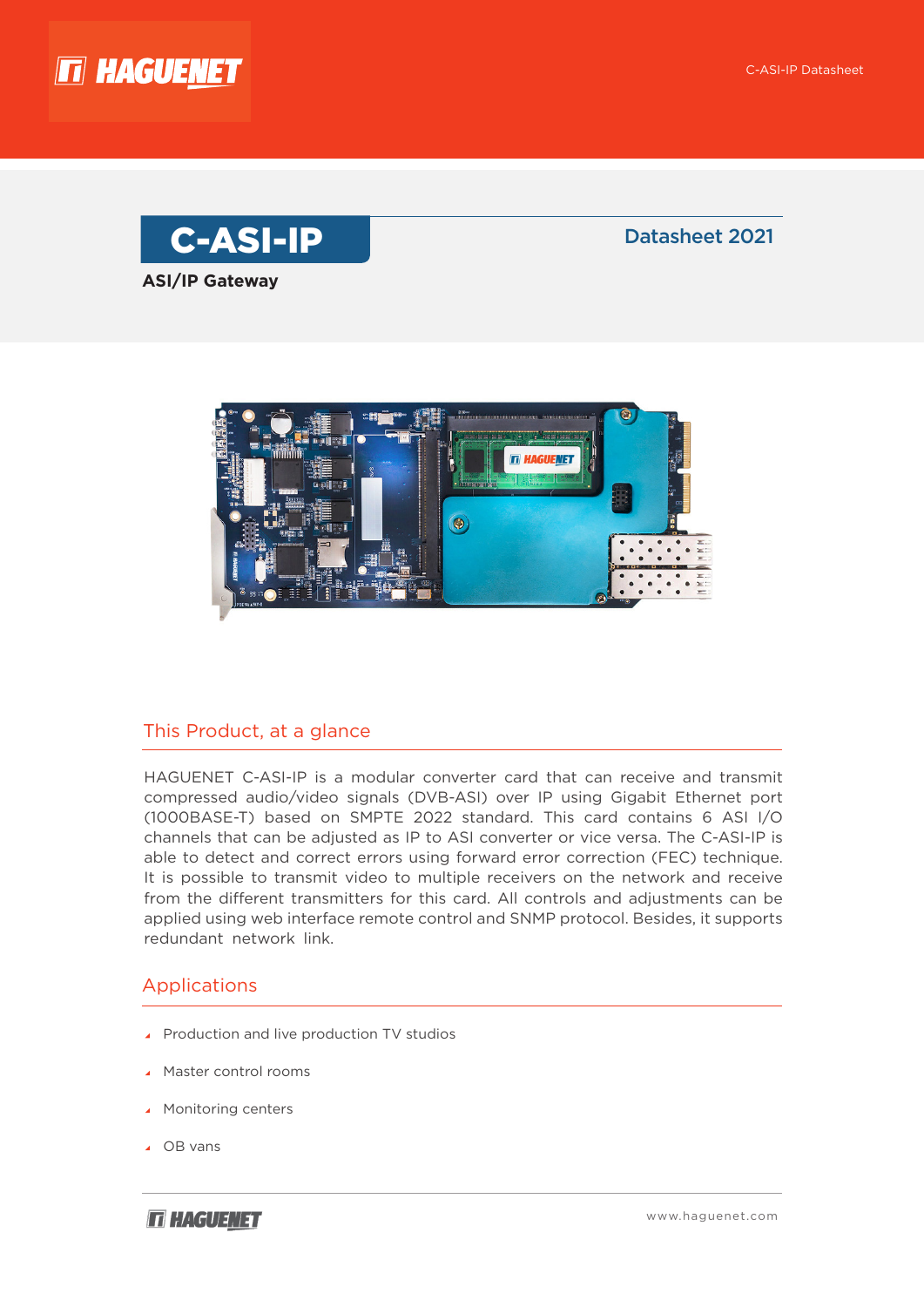#### **Key Features**

- Supports SMPTE 2022-1, SMPTE 2022-2, and SMPTE 2022-7 standards
- Ability to transmit DVB-ASI signals on 1Gbit/sec link
- Supports redundant network link for more reliability
- Ability to detect errors using Forward Error Correction (FEC)
- Uses standard network module (SFP)
- Possibility to adjust each channel's conversion mode and IP/UDP setting
- Fossibility to transmit video to multiple receivers on the network and receive from different transmitter
- Ability to display the bitrate of input/output TS
- Supports common network standards (ICMP, IGMP, ARP, ...)
- The web interface remote control
- $\triangle$  Remote update
- ▲ Status LEDs indicators
- ▲ SNMP support

#### Panel Back

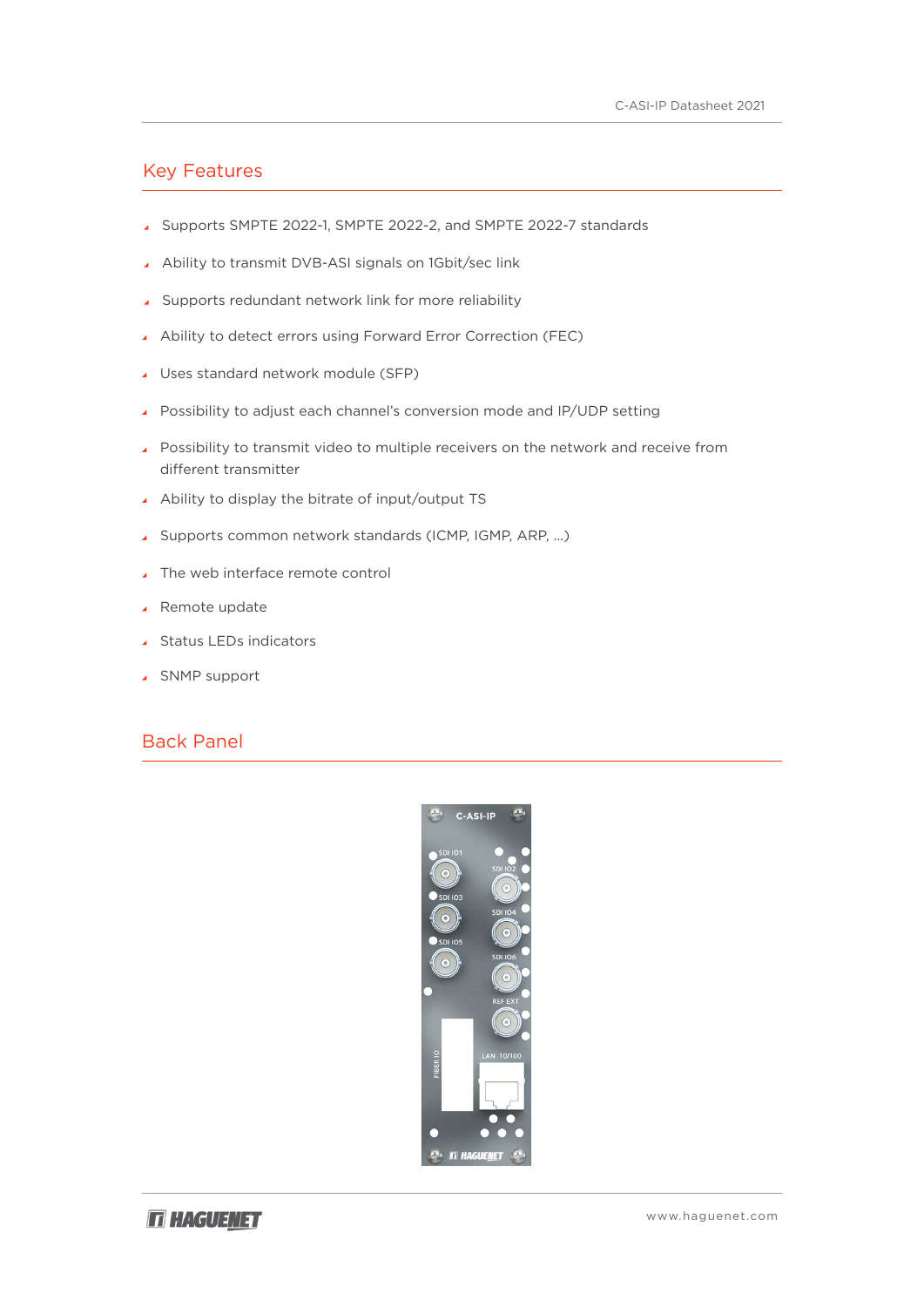# **Block Diagram**



## Specifications

|                                                     | Signal type     | <b>DVB-ASI</b>                                                                                            |
|-----------------------------------------------------|-----------------|-----------------------------------------------------------------------------------------------------------|
| <b>DIGITAL VIDEO INPUTS</b><br><b>&amp; OUTPUTS</b> | Standards       | ISO-13818-1                                                                                               |
|                                                     | Number of I/O   | 6                                                                                                         |
|                                                     | Connector       | <b>BNC</b>                                                                                                |
|                                                     | Impedance       | 750                                                                                                       |
| <b>ETHERNET PORTS</b>                               | Type            | <b>SFP</b>                                                                                                |
|                                                     | Number of ports | 2                                                                                                         |
|                                                     | Standard        | IEEE 802.3ab 1000BASE-T                                                                                   |
|                                                     | Transport       | SMPTE ST2022-1/2/7   IGMP<br>(RFC 2236, RFC 3376)   RTP<br>(RFC 2250)   UDP (RFC 768)<br>  IPv4 (RFC 760) |
| <b>ELECTRICAL</b>                                   | Power           | $<$ 25 $W$                                                                                                |
| <b>ENVIRONMENT</b>                                  | Temperature     | 5 °C to 40 °C                                                                                             |
|                                                     | Humidity        | 0 % to 90 %                                                                                               |